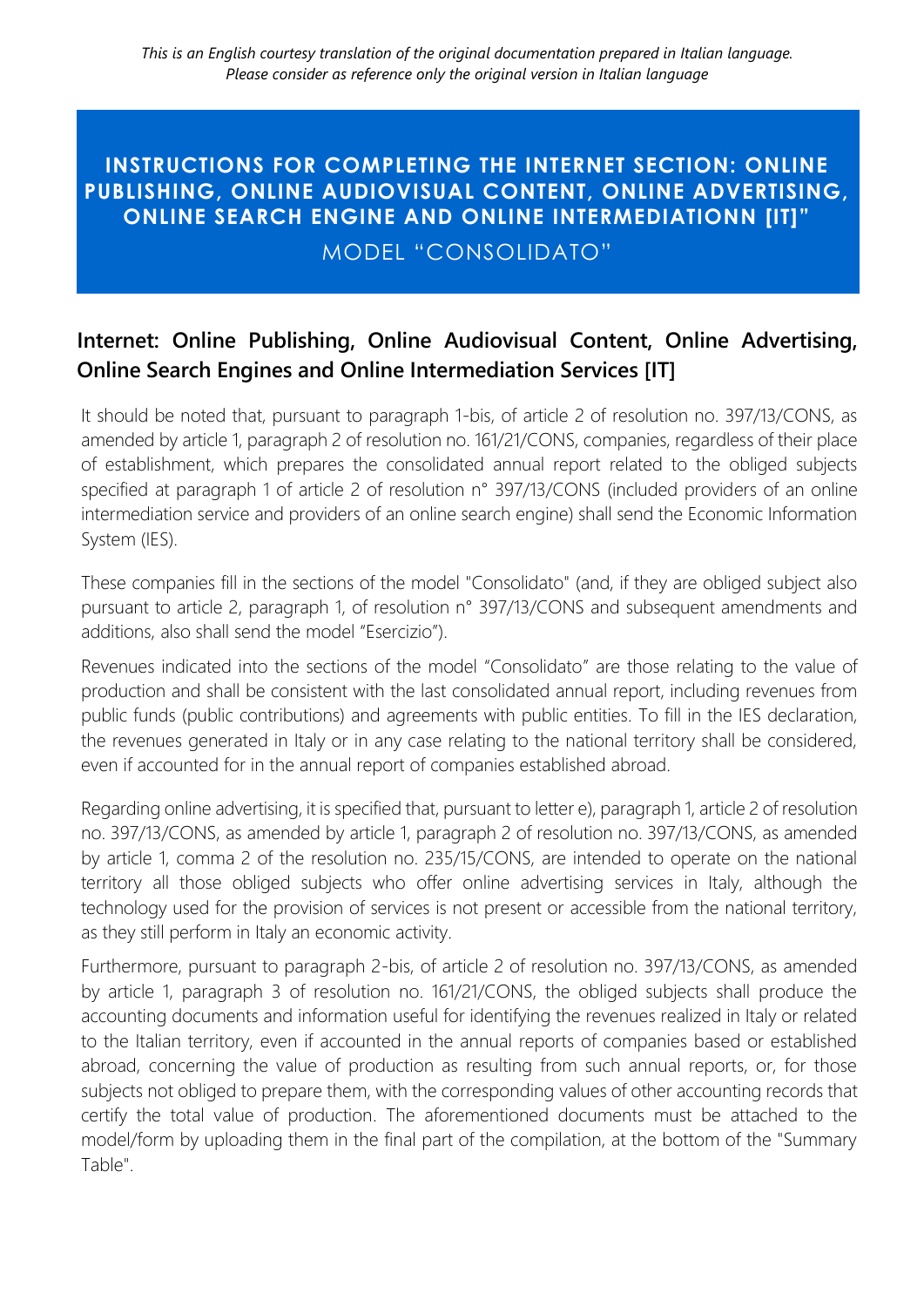The values indicated must be expressed in euros. In the case the currency used by the companies in the consolidated annual report is different, the amounts declared must still be expressed in euros, applying the same exchange rate used in the consolidated annual report.

All revenues deriving from online publishing, online audiovisual content, online advertising, online search engines and online intermediation services shall be included in the Internet section, selecting ALL the activities carried out by the company from those indicated:

- **Online Publishing**
- **Online Audiovisual Content**
- **Online Advertising**
- **Online Search Engines and Online Intermediation Services**

| <b>Item</b> | <b>Instructions</b>                                                                                                                                                                                                                                                                                                            |
|-------------|--------------------------------------------------------------------------------------------------------------------------------------------------------------------------------------------------------------------------------------------------------------------------------------------------------------------------------|
|             | Online Publishing                                                                                                                                                                                                                                                                                                              |
| 152         | Total Revenues Online publishing (online advertising revenues shall be entered in the section<br>"Online advertising") (Values consistent with those shown in the consolidated annual report)                                                                                                                                  |
|             | Automatic sum of the following items 153+154+155+156                                                                                                                                                                                                                                                                           |
|             | Revenues from the sale of subscriptions to online publishing                                                                                                                                                                                                                                                                   |
|             | Consolidated group revenues from the sale of subscription to online publishing, comparable to<br>newspapers and magazines, available only online, both via fixed and mobile devices.                                                                                                                                           |
|             | Revenues deriving from digital editions of printed publications are excluded and shall be included<br>in the specific items of the "newspapers" and "magazines" sections.                                                                                                                                                      |
| 153         | "Online publication" means a digital publication available online that is a stand-alone digital product<br>and does not have a print version. For example, digital publication registered in the form of a site,<br>newsletters, apps and products and services specific to mobile devices are included in this<br>definition. |
|             | On the other hand, other digital products, such as digital versions or additions of books and e-<br>books and other services like online training courses, are not relevant for the purposes of this<br>notion.                                                                                                                |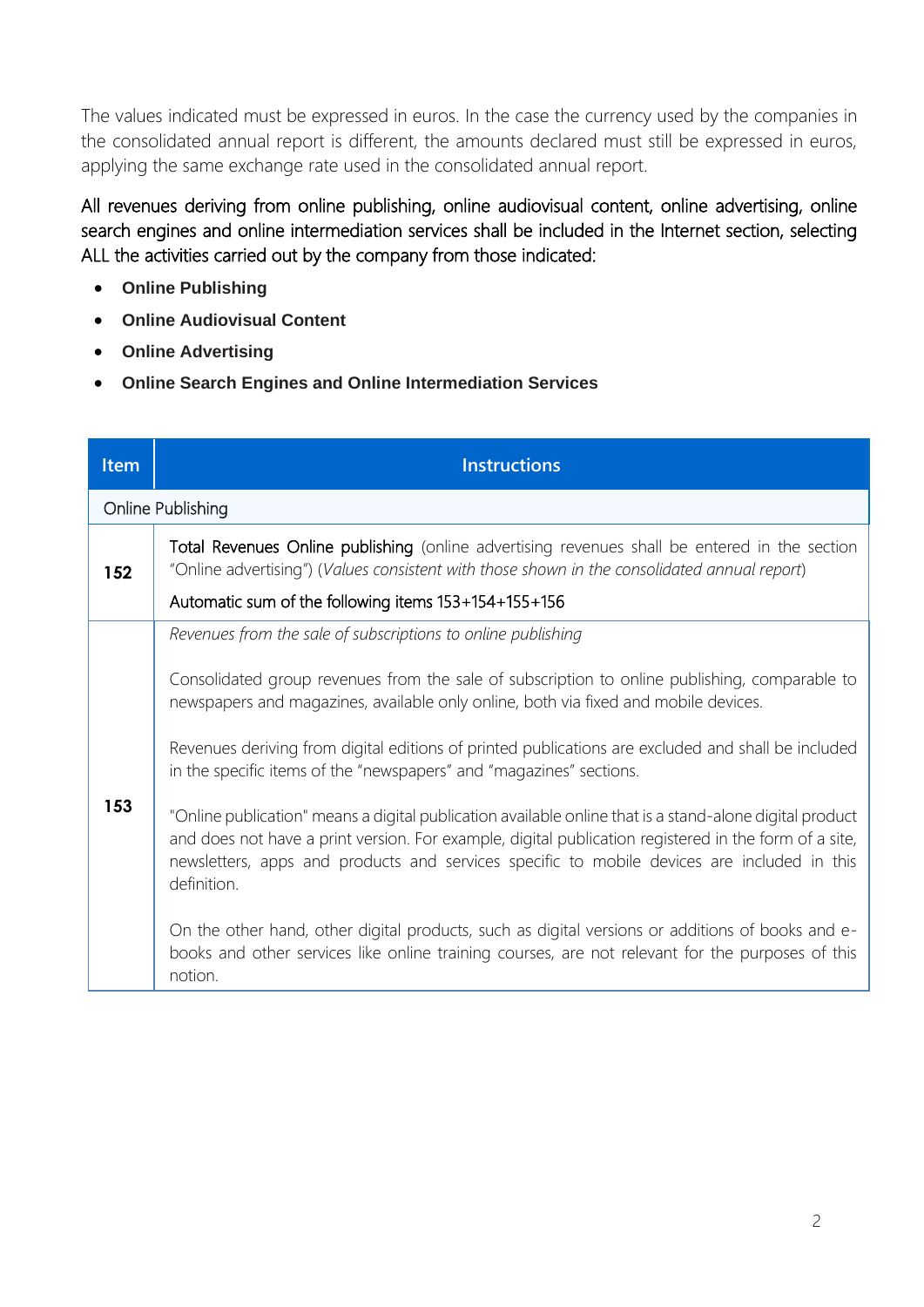|     | Revenues from the sale of online publishing products and services with annual output                                                                                                                                                                                                                                                                               |
|-----|--------------------------------------------------------------------------------------------------------------------------------------------------------------------------------------------------------------------------------------------------------------------------------------------------------------------------------------------------------------------|
| 154 | Consolidated group revenues from the sale, including subscription fees, of digital products and<br>services published online annually, including any infra-annual updates.                                                                                                                                                                                         |
|     | In the case of hybrid publications and joint offers (print/offline and online), if possible, refer only to<br>the portion of that relating to online products; where this is not possible, the allocation of revenues<br>shall be done following the "prevalence" criteria, meaning that the revenues are attributed to the<br>item relating to the main activity. |
| 155 | Revenues from donations/private contributions                                                                                                                                                                                                                                                                                                                      |
|     | Amounts given by private parties for providing the group's online publishing activities and<br>accounted for as revenues relating to these activities.                                                                                                                                                                                                             |
|     | Revenues from public funds (public contributions)/agreements with public entities                                                                                                                                                                                                                                                                                  |
| 156 | Amounts paid by the State or other public bodies for providing the group's online publishing and<br>accounted for as revenues relating to this activity.                                                                                                                                                                                                           |
|     | Revenues from agreements or contracts signed with public entities for the supply of online publishing<br>products and/or services.                                                                                                                                                                                                                                 |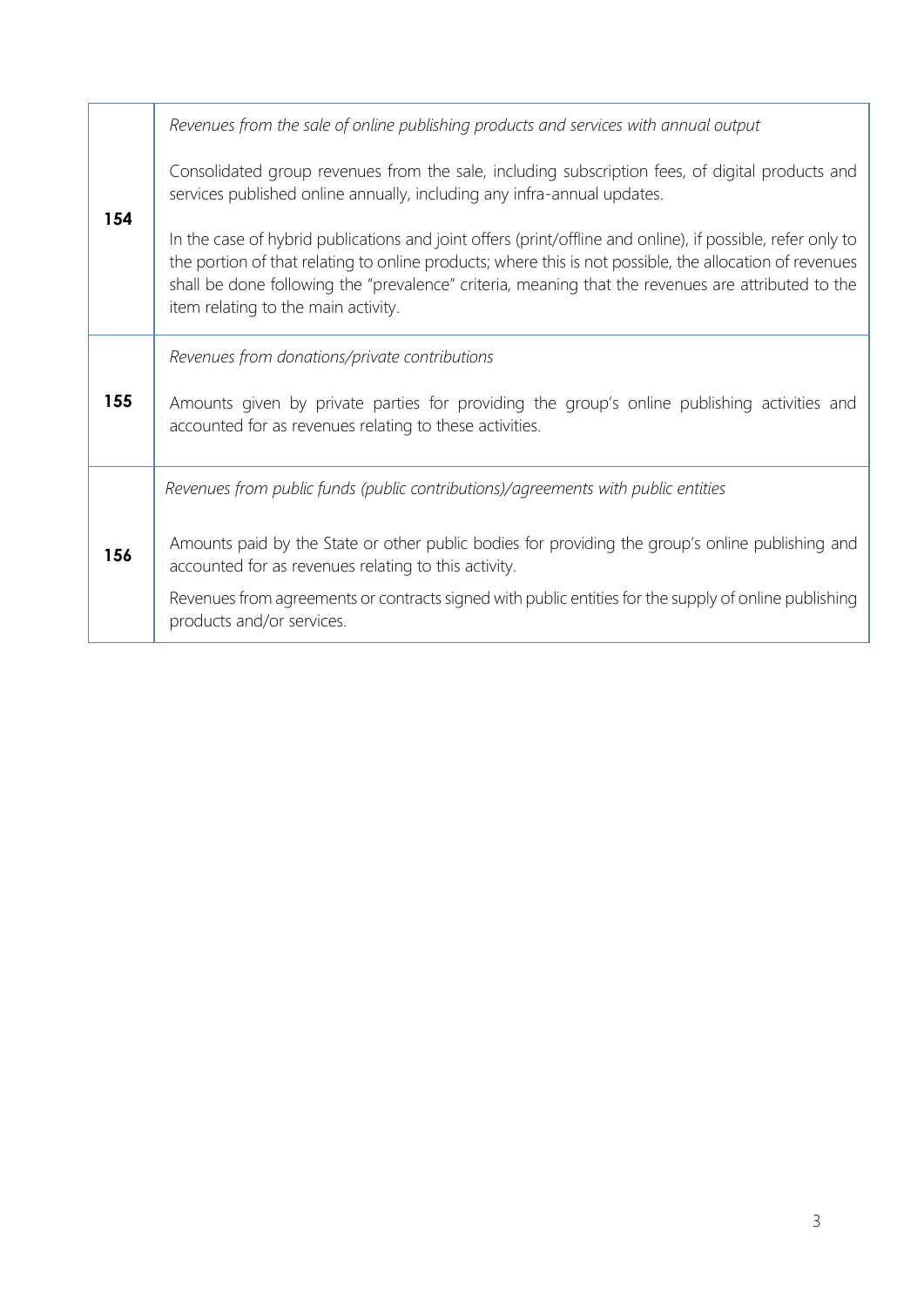|     | <b>Online Audiovisual Content</b>                                                                                                                                                                                                                                                                                                                                                                                                                                                                                                                                                                                                                                                                                                                                                                                                                                                                                                                                                                                                                                                                                                                            |  |
|-----|--------------------------------------------------------------------------------------------------------------------------------------------------------------------------------------------------------------------------------------------------------------------------------------------------------------------------------------------------------------------------------------------------------------------------------------------------------------------------------------------------------------------------------------------------------------------------------------------------------------------------------------------------------------------------------------------------------------------------------------------------------------------------------------------------------------------------------------------------------------------------------------------------------------------------------------------------------------------------------------------------------------------------------------------------------------------------------------------------------------------------------------------------------------|--|
| 157 | Total Revenues Online Audiovisual Content (online advertising revenues shall be entered in the section<br>"Online advertising") (Values consistent with those shown in the consolidated annual report)<br>Automatic sum of the items 158+161+162                                                                                                                                                                                                                                                                                                                                                                                                                                                                                                                                                                                                                                                                                                                                                                                                                                                                                                             |  |
| 158 | Revenues from paid offers of online audiovisual content<br>Automatic sum of the items 159+160                                                                                                                                                                                                                                                                                                                                                                                                                                                                                                                                                                                                                                                                                                                                                                                                                                                                                                                                                                                                                                                                |  |
| 159 | revenues from subscriptions fees (S-VOD)<br>Consolidated group subscription revenues upon payment of a periodic fee by the end user to access<br>online audiovisual contents, both through fixed and mobile devices.                                                                                                                                                                                                                                                                                                                                                                                                                                                                                                                                                                                                                                                                                                                                                                                                                                                                                                                                         |  |
| 160 | revenues from sale/rental of audiovisual content (EST, T-VOD)<br>Consolidated group revenues from the sale and rental of online audiovisual content (EST, T-VOD) by<br>an end user, both via fixed and mobile devices.                                                                                                                                                                                                                                                                                                                                                                                                                                                                                                                                                                                                                                                                                                                                                                                                                                                                                                                                       |  |
| 161 | Revenues from donations/private contributions<br>Amounts given by private parties/entities for the group's provision of online audiovisual content and<br>accounted for as revenues relating to this activity.                                                                                                                                                                                                                                                                                                                                                                                                                                                                                                                                                                                                                                                                                                                                                                                                                                                                                                                                               |  |
| 162 | Revenues from public funds (public contributions)/agreements with public entities<br>Amounts granted by the State or by other public bodies for the group's provision of online audiovisual<br>contents and accounted as revenues from that activity.<br>Revenues from agreements or contracts stipulated with public entities.                                                                                                                                                                                                                                                                                                                                                                                                                                                                                                                                                                                                                                                                                                                                                                                                                              |  |
|     | INFORMATION ON USERS OF PAID ONLINE AUDIOVISUAL CONTENT SERVICES<br>Number of registered users: please indicate the total number of registered users as of 31/12/2020.<br>Number of active users: please indicate the number of registered users who purchased a subscription<br>or purchased/rented at least one content during the year, specifying:<br>the number of those who have purchased a subscription contracts (postpaid and prepaid);<br>the number of those who have purchased/rented single audiovisual content without purchasing<br>a subscription<br>Number of registered users different from active users: please indicate the total number of registered<br>"non-active users", meaning, who, during the year, did not display any content. Automatic difference<br>between the total number of registered users and the total number of active registered users.<br>Number of "simultaneous streams" that are marketed with subscription service. Please indicate the<br>number of users, through a single subscription (account) purchased during the year, can access<br>various video contents on multiple screens at the same time. |  |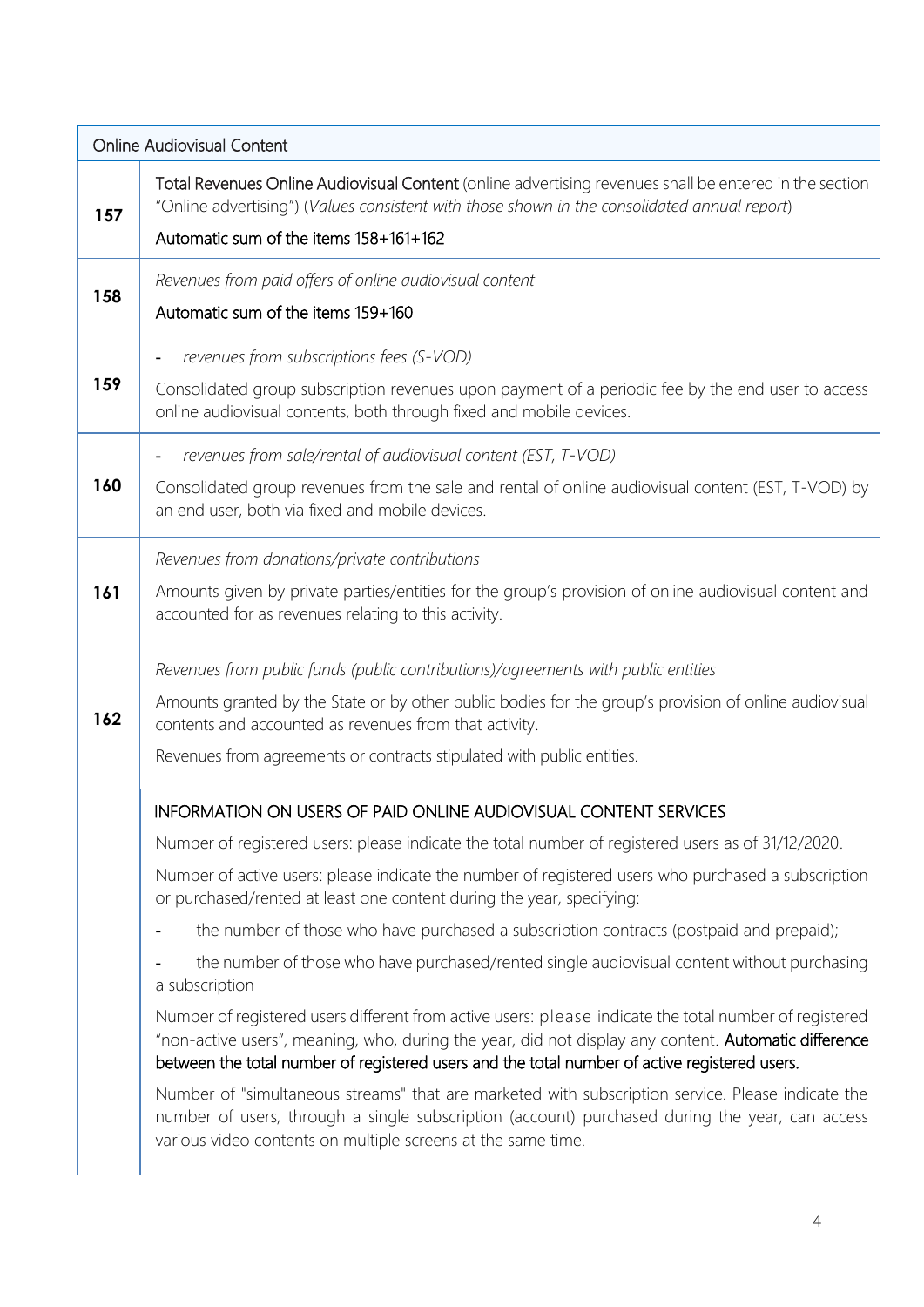|     | Online advertising                                                                                                                                                                                                                                                                                                                                                                                                                              |  |
|-----|-------------------------------------------------------------------------------------------------------------------------------------------------------------------------------------------------------------------------------------------------------------------------------------------------------------------------------------------------------------------------------------------------------------------------------------------------|--|
|     | Online advertising direct sales and online advertising sales through sales houses/intermediaries                                                                                                                                                                                                                                                                                                                                                |  |
|     | Online advertising revenues                                                                                                                                                                                                                                                                                                                                                                                                                     |  |
| 163 | Consolidated group online advertising revenues - direct sales and sales through intermediaries - on<br>their properties, including all types of ad (display, video, search, etc.) displayed through fixed or mobile<br>devices (PC, smart TV, console smartphone, tablet).                                                                                                                                                                      |  |
|     | The amounts must be net of agency discounts and commissions.                                                                                                                                                                                                                                                                                                                                                                                    |  |
|     | Automatic sum of the following items 164+165.                                                                                                                                                                                                                                                                                                                                                                                                   |  |
|     | Revenues from direct sales of online advertising spaces (also through the sales houses/intermediary of<br>the Group)                                                                                                                                                                                                                                                                                                                            |  |
| 164 | Consolidated group revenues received from the sale - directly and/or through the sales<br>houses/intermediary of the Group - of online advertising spaces on own properties, including all types<br>of ad (display, video, search, etc.) displayed through any type of fixed or mobile device (PC, smart TV,<br>console, smartphone, tablet). Includes the traffic acquisition cost (TAC) from access point holders (for<br>example, browsers). |  |
|     | Revenues from sales of online advertising spaces through sales houses/intermediaries (including Ad<br>Networks) not belonging to the Group                                                                                                                                                                                                                                                                                                      |  |
| 165 | Consolidated group revenues received from sales of online advertising spaces on own properties<br>through intermediaries (including Ad Network, Affiliation Network, Inventory Media Trader) not<br>belonging to the Group, including all types of ad (display, video, search, etc.) displayed through any<br>type of fixed or mobile device (PC, smart TV, console, smartphone, tablet).                                                       |  |
|     | The amounts must be net of agency discounts and commissions.                                                                                                                                                                                                                                                                                                                                                                                    |  |
|     | Intermediaries/sales houses (including Ad Networks) which manage and sale online advertising                                                                                                                                                                                                                                                                                                                                                    |  |
|     | Relating to each intermediary/sales house (including Ad Network, Affiliation Network, Inventory Media<br>Trader) that realized revenue, please fill in the table with the company name, the Tax Code/VAT<br>number (italian or abroad), the contact person (email, telephone number of the person qualified to<br>entertain relations).                                                                                                         |  |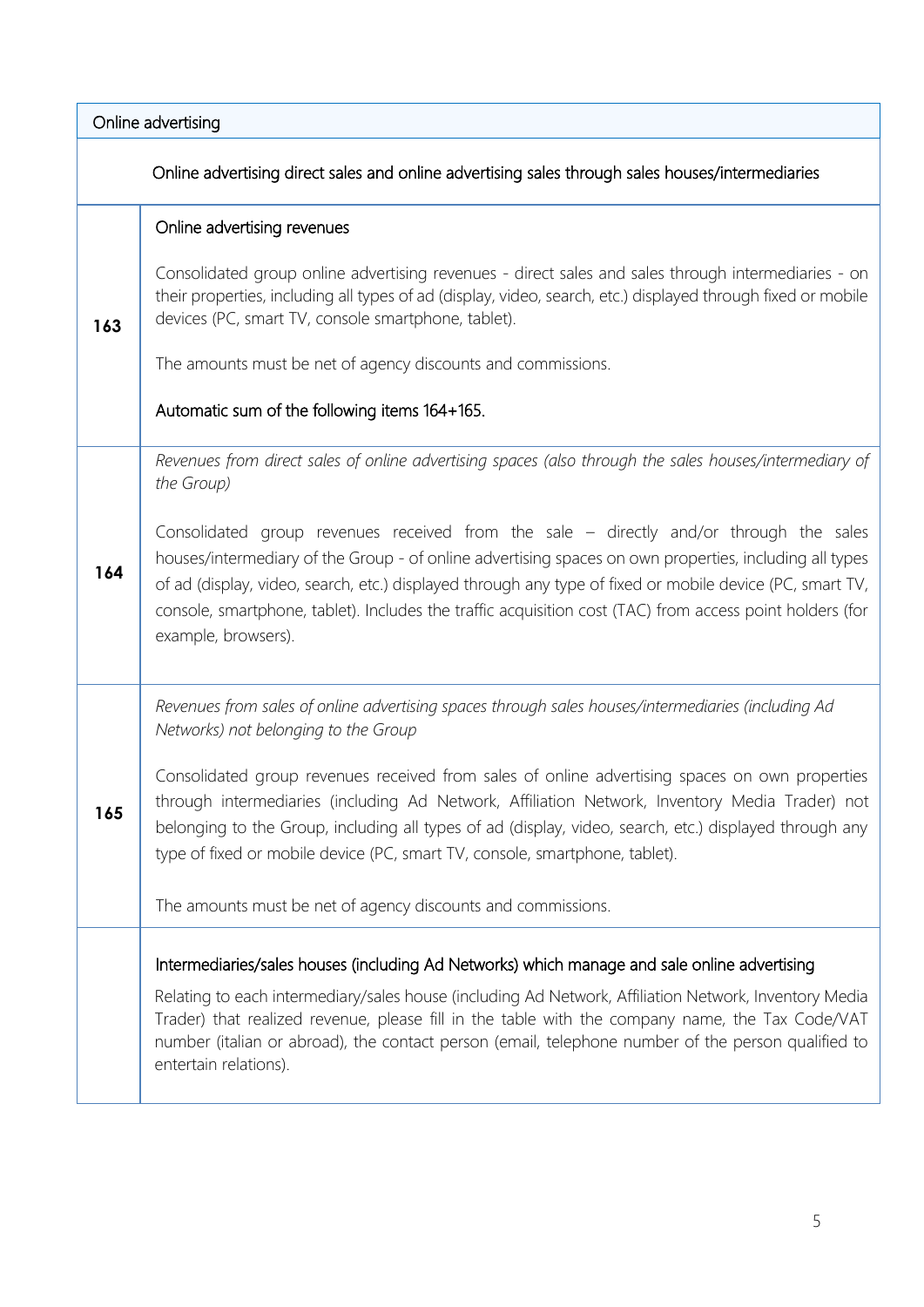| Online advertising sales for third parties (not belonging to the same Group)                                                      |                                                                                                                                                                                                                                                                                                                                                                                 |
|-----------------------------------------------------------------------------------------------------------------------------------|---------------------------------------------------------------------------------------------------------------------------------------------------------------------------------------------------------------------------------------------------------------------------------------------------------------------------------------------------------------------------------|
|                                                                                                                                   | Gross online advertising revenues                                                                                                                                                                                                                                                                                                                                               |
| 166                                                                                                                               | Consolidated gross ad revenues of the Group realized, as a sales house/intermediary, by providing<br>online advertising intermediation services (including Ad Network, Affiliation Network, Inventory Media<br>Trader), including all types of ads (search and non-search) displayed through any type of fixed or<br>mobile device (PC, smart TV, console, smartphone, tablet). |
|                                                                                                                                   | The amounts must be net of agency discounts and commissions.                                                                                                                                                                                                                                                                                                                    |
|                                                                                                                                   | Online advertising revenues paid to third parties                                                                                                                                                                                                                                                                                                                               |
| 167                                                                                                                               | Ad revenues portion due, paid or recognized to third parties like publishers, apps, technology platform<br>providers, sub licensors (SSP, Ad Server, DSP, Ad Exchange, DMP), on the total revenues deriving from<br>online advertising sale.                                                                                                                                    |
|                                                                                                                                   | - paid to third Ad technology platform providers (SSP, Ad Server, DSP, Ad Exchange, DMP)                                                                                                                                                                                                                                                                                        |
| 168                                                                                                                               | Specify the portion of the online advertising revenues related to the item 167 paid to Ad technology<br>platform providers (SSP, Ad Server, DSP, Ad Exchange, DMP).                                                                                                                                                                                                             |
|                                                                                                                                   | Net online advertising revenues                                                                                                                                                                                                                                                                                                                                                 |
| 169                                                                                                                               | Automatic difference of the items 166-167                                                                                                                                                                                                                                                                                                                                       |
| Service providers on digital platforms for the purchase and sale of online advertising (SSP, Ad Server, DSP, Ad<br>Exchange, DMP) |                                                                                                                                                                                                                                                                                                                                                                                 |
| 170                                                                                                                               | Total revenues - Service providers on digital platforms for the purchase and sale of online advertising<br>spaces                                                                                                                                                                                                                                                               |
|                                                                                                                                   | Automatic sum of the items 171+174+175+176+179                                                                                                                                                                                                                                                                                                                                  |
|                                                                                                                                   | Gross online advertising revenues from SSP (Supply Side Platform) activities                                                                                                                                                                                                                                                                                                    |
| 171                                                                                                                               | Consolidated gross online advertising revenues of the Group realized through the provision of SSP<br>technology that allow publishers and sales houses to manage and sell online ad spaces in real time<br>through automated technology platforms (programmatic advertising).                                                                                                   |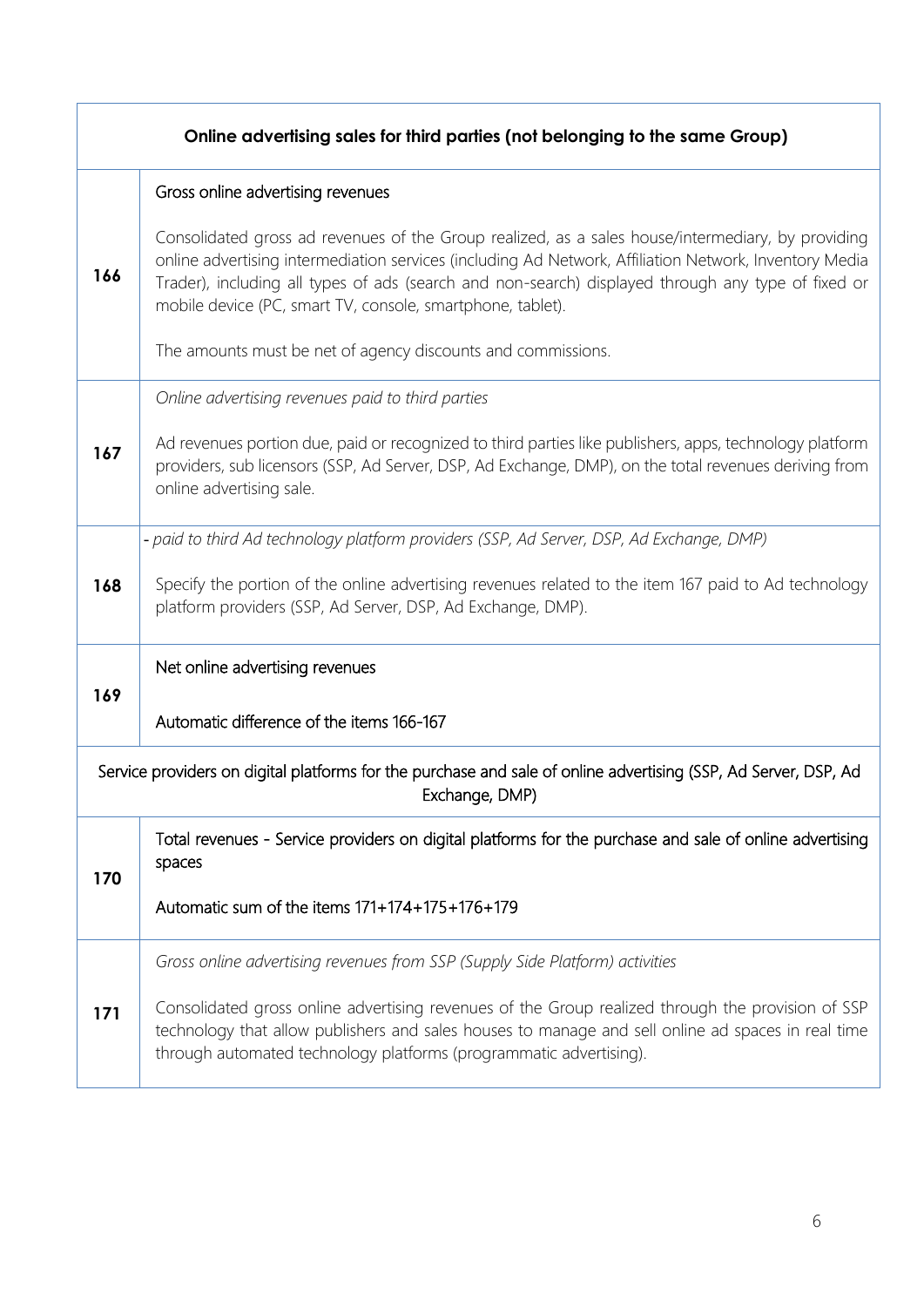| 172 | Online advertising revenues from SSP (Supply Side Platform) activities paid to third parties (not belonging<br>to the same Group)                                                                                                                                                                                                                      |
|-----|--------------------------------------------------------------------------------------------------------------------------------------------------------------------------------------------------------------------------------------------------------------------------------------------------------------------------------------------------------|
|     | Revenue's share related to the item 171 due (as paid or recognized) to third parties not belonging to<br>the same Group.                                                                                                                                                                                                                               |
|     | Net online advertising revenues from SSP (Supply Side Platform) activities                                                                                                                                                                                                                                                                             |
| 173 | Consolidated group revenues realized through the provision of SSP technology, net of the revenue<br>share paid to third parties related to the item 172.                                                                                                                                                                                               |
|     | Automatic difference of the items 171 - 172                                                                                                                                                                                                                                                                                                            |
|     | Online advertising revenues from Ad Server activities                                                                                                                                                                                                                                                                                                  |
| 174 | Consolidated group revenues realized through the provision of Ad server technology used by<br>publishers/sales houses to manage their own inventory and used by advertisers/media agencies to<br>manage the delivery of advertisements.                                                                                                                |
|     | Online advertising revenues from DSP (Demand Side Platform) activities                                                                                                                                                                                                                                                                                 |
| 175 | Consolidated group revenues realized through the provision of DSP (Demand Side Platform)<br>technology that allows advertisers and media agencies to purchase online advertising inventory in real<br>time through automated platforms (programmatic advertising).                                                                                     |
|     | Gross online advertising revenues from Ad Exchange activities                                                                                                                                                                                                                                                                                          |
| 176 | Consolidated gross revenues of the Group realized through the provision of Ad Exchange, a virtual<br>place based on RTB protocol (Real Time bidding) that allows advertisers and publishers to dynamically<br>buy and sell inventory (displays, videos and advertising space for mobile devices).                                                      |
|     | Online advertising revenues from Ad Exchange paid to third parties (not belonging to the same Group)                                                                                                                                                                                                                                                   |
| 177 | Revenue's share related to in item 176 due (as paid or recognized) to third parties not belonging to<br>the same Group.                                                                                                                                                                                                                                |
|     | Net Online advertising revenues from Ad Exchange activities                                                                                                                                                                                                                                                                                            |
| 178 | Consolidate group revenues realized through the provision of Ad Exchange, net of the revenue paid<br>to third parties (item 177).                                                                                                                                                                                                                      |
|     | Automatic difference of the items 176-177                                                                                                                                                                                                                                                                                                              |
| 179 | Revenues from DMP (Data Management Platform) activities                                                                                                                                                                                                                                                                                                |
|     | Consolidated group revenues realized through access to a data store platform that collects, stores,<br>organizes, and analyzes data from various sources (included owned first party, second party and third<br>party data) to allow a better targeting of audience segments that can be actionable (also) in the online<br>advertising sales process. |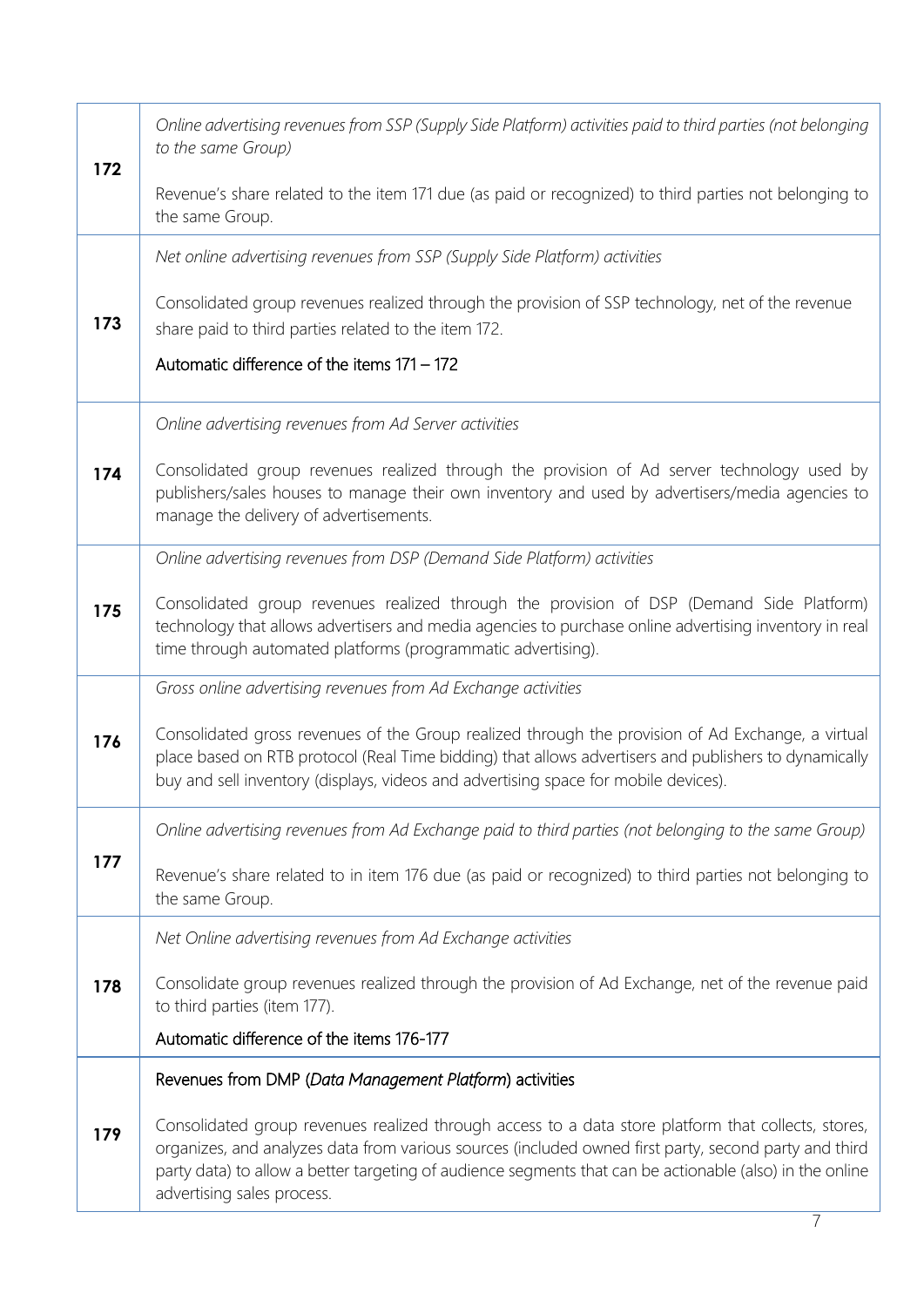|               | Certifiers                                                                                                                                                                                                                                         |  |
|---------------|----------------------------------------------------------------------------------------------------------------------------------------------------------------------------------------------------------------------------------------------------|--|
| 180           | Total revenues from ad-validation and audience analytics activities                                                                                                                                                                                |  |
|               | Automatic sum of the items 181+182                                                                                                                                                                                                                 |  |
|               | Revenue from online ad-validation activities                                                                                                                                                                                                       |  |
| 181           | Consolidated group revenues realized through the provision of services for the automatic validation<br>of online advertising                                                                                                                       |  |
|               | Revenue from online audience and web analytics activities                                                                                                                                                                                          |  |
| 182           | Consolidated group revenues realized through audience and web analytics services.                                                                                                                                                                  |  |
| Data Provider |                                                                                                                                                                                                                                                    |  |
|               | Total revenues - Data provider                                                                                                                                                                                                                     |  |
| 183           | As part of the online advertising chain, consolidated group revenues from the sale of own first party<br>and / or second or third party user data (connected with the online ad supply chain)                                                      |  |
|               | Automatic sum of the items 184+185+186                                                                                                                                                                                                             |  |
|               | Revenues from sales of data to Publishers / Intermediaries / Ad Network / Affiliation Network / Inventory<br>Media Trader                                                                                                                          |  |
| 184           | As part of the online advertising chain, consolidated group revenues from the sale of user's data (own<br>first party and / or second and third parties) to Publisher, Intermediaries, Ad network, Affiliation<br>Network, Inventory Media Trader. |  |
|               | Revenues from sales of data to technology ad platform providers (SSP, Ad Server, DSP, Ad Exchange,<br>DMP                                                                                                                                          |  |
| 185           | As part of the online advertising chain, consolidated group revenues from the sale of user's data (own<br>first party and / or second and third parties) to Ad platform providers (SSP, Ad Severs, DSP, Ad<br>Exchange, DMP).                      |  |
|               | Revenues from sales of data to Media Agency/Trading Desk                                                                                                                                                                                           |  |
| 186           | As part of the online advertising chain, consolidated group revenues from the sale of user's data (own<br>first party and / or second and third parties) to Media Agency/Trading Desk.                                                             |  |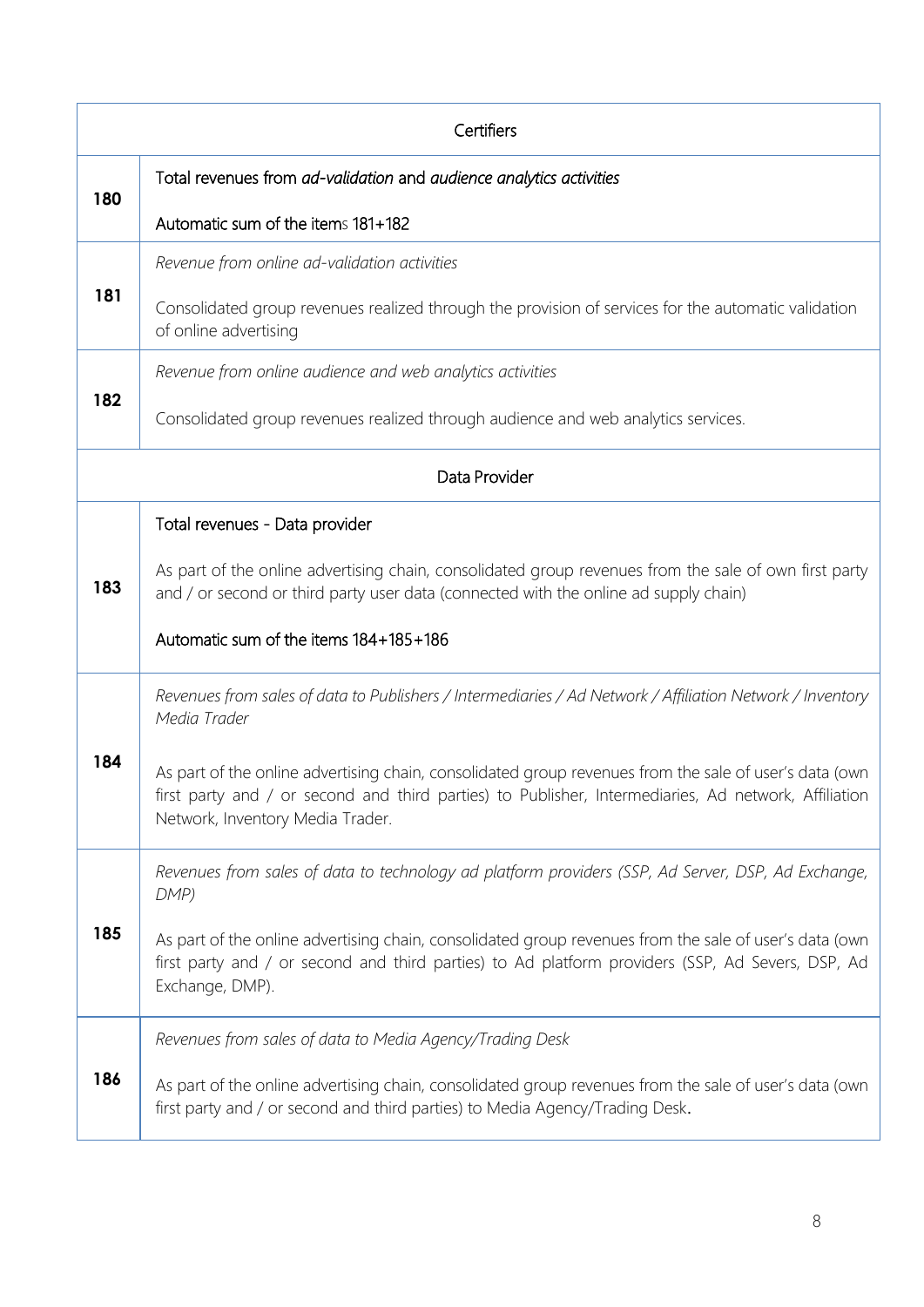| <b>Online Search Engines</b>                                                                                                                                                                    |                                                                                                                                                                                                                                                                            |  |
|-------------------------------------------------------------------------------------------------------------------------------------------------------------------------------------------------|----------------------------------------------------------------------------------------------------------------------------------------------------------------------------------------------------------------------------------------------------------------------------|--|
| 187                                                                                                                                                                                             | Total revenue from general online search engines (other than online advertising) excluded online<br>advertising revenues deriving from online search engines services that shall be inserted in the section<br>"Online Advertising")<br>Automatic sum of the items 188+189 |  |
|                                                                                                                                                                                                 |                                                                                                                                                                                                                                                                            |  |
| 188                                                                                                                                                                                             | Consolidated group revenues (commissions, fees, fixed fees, ) from services (other than online<br>advertising) provided to corporate websites users established in Italy, which, through the online search<br>engine offer goods/services to consumers.                    |  |
| 189                                                                                                                                                                                             | Consolidated group revenues (commissions, fees, fixed fees, ) from services (other than advertising)<br>provided to users established in Italy different from corporate websites users, which, through the<br>search engine, offer goods/services to consumers.            |  |
|                                                                                                                                                                                                 | <b>INFORMATION ABOUT ONLINE SEARCH ENGINES (2020)</b>                                                                                                                                                                                                                      |  |
|                                                                                                                                                                                                 | Please indicate the name of the online search engine(s) of the Group and the number of corporate<br>websites users established in Italy which use the online search engine(s) to offer goods/services to<br>consumers.                                                     |  |
|                                                                                                                                                                                                 | Online intermediation services                                                                                                                                                                                                                                             |  |
|                                                                                                                                                                                                 | SELECT ALL ACTIVITIES CARRIED OUT                                                                                                                                                                                                                                          |  |
|                                                                                                                                                                                                 | E-commerce marketplace                                                                                                                                                                                                                                                     |  |
| Specialized Marketplace (e.g. travel and accommodation; transport; catering and meal distribution;<br>fashion; design and furniture; real estate services; gaming; entertainment; e-learning; ) |                                                                                                                                                                                                                                                                            |  |
|                                                                                                                                                                                                 | App-stores                                                                                                                                                                                                                                                                 |  |
| Social media (marketplace, business user pages, shops,  within social networks, instant messaging<br>services, etc.)                                                                            |                                                                                                                                                                                                                                                                            |  |
|                                                                                                                                                                                                 | Other online intermediation services (including price comparison services) other than online<br>advertising                                                                                                                                                                |  |
| Advertising services and advertising tools are included in the section "Online Advertising"                                                                                                     |                                                                                                                                                                                                                                                                            |  |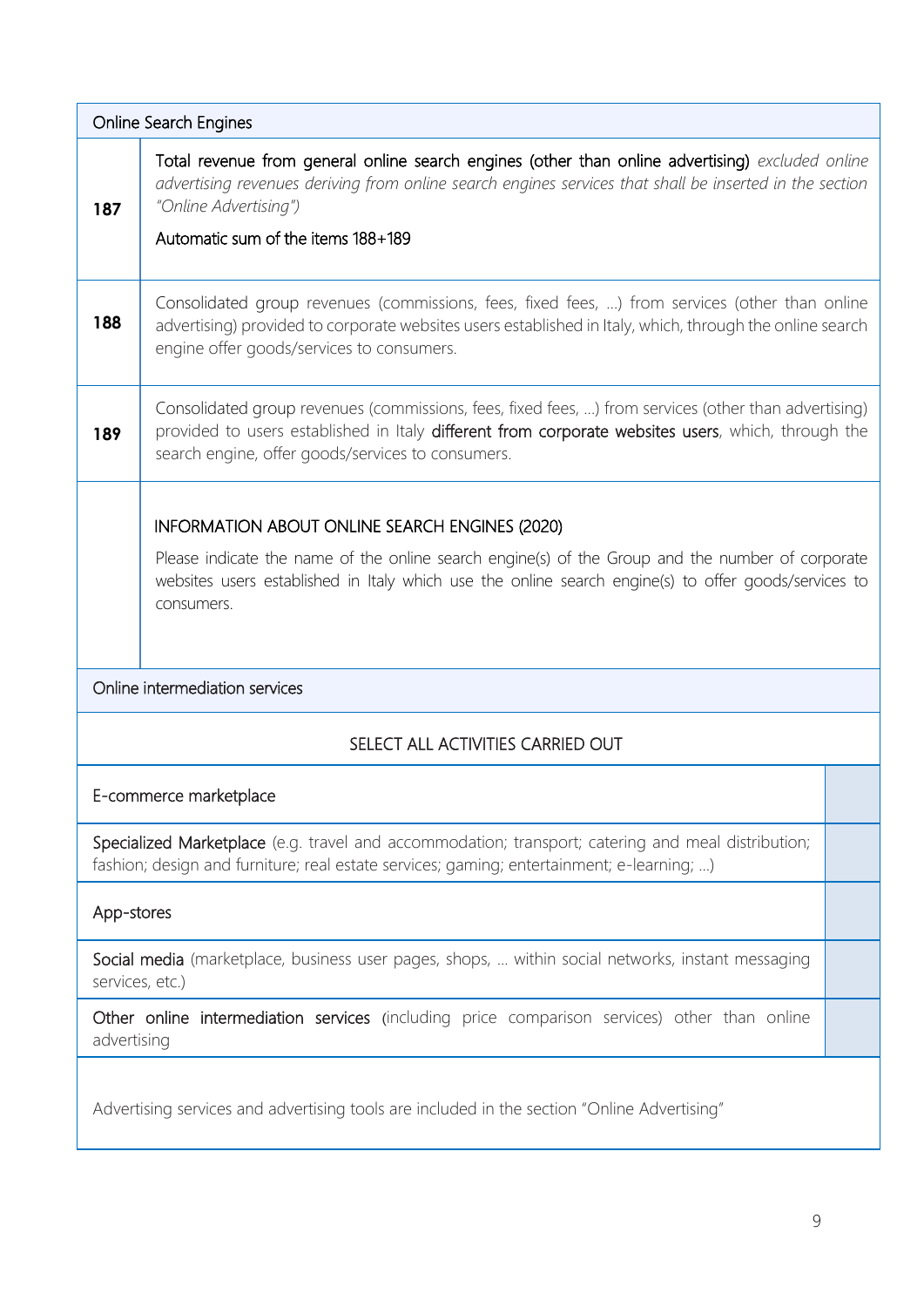|     | E-commerce Marketplace                                                                                                                                                                                                                                                                                                                                                                                                                |  |
|-----|---------------------------------------------------------------------------------------------------------------------------------------------------------------------------------------------------------------------------------------------------------------------------------------------------------------------------------------------------------------------------------------------------------------------------------------|--|
| 190 | Total revenue from e-commerce marketplace (excluded revenues from online advertising which shall<br>be entered in the section "Online Advertising" and revenues from paid offers of online audiovisual<br>content (SVOD, EST, T-VOD) which shall be entered in the section "Online Audiovisual Content")<br>Values consistent with those shown in the consolidated annual report.<br>Automatic sum of the items $191+192+193+194+195$ |  |
| 191 | Consolidated group revenues from subscription fees and fixed fees (registration / affiliation /<br>subscription / ) for the use of the e-commerce marketplace platform by business users established<br>in Italy which offer goods/services to consumers.                                                                                                                                                                             |  |
| 192 | Consolidated group revenues from fixed and variable commissions withheld on sales (i.e. net shares<br>obtained from sales), made through the e-commerce marketplace platform of goods/services offered<br>by business users established in Italy to consumers.                                                                                                                                                                        |  |
| 193 | Consolidated group revenues from fixed and variable commissions paid by business users established<br>in Italy which offer goods/services to consumers through the e-commerce marketplace platform.                                                                                                                                                                                                                                   |  |
| 194 | Other consolidated group revenues from intermediation services (other than advertising) provided to<br>business users established in Italy which offer, through the e-commerce marketplace platform, goods<br>/ services to consumers.                                                                                                                                                                                                |  |
| 195 | Consolidated group revenues from intermediation services (other than advertising) provided to users<br>different from business users established in Italy which offer through the e-commerce marketplace<br>platform goods/ services to consumers.                                                                                                                                                                                    |  |
|     | Specialized marketplace (e.g. travel and accommodation; transport; catering and meal distribution;<br>fashion; design and furniture; real estate services; gaming; entertainment; e-learning;                                                                                                                                                                                                                                         |  |
| 196 | Total revenues from specialized marketplace (excluded revenues from online advertising which shall<br>be entered in the section "Online Advertising" and revenues from paid offers of online audiovisual<br>content (SVOD, EST, T-VOD) which shall be entered in the section "Online Audiovisual Content)<br>Values consistent with those shown in the consolidated annual report.<br>Automatic sum of the items 197+198+199+200+201  |  |
| 197 | Consolidated<br>subscription<br>from<br>fees<br>and<br>fixed<br>fees<br>group<br>revenues<br>(registration/affiliation/subscription/ ) for the use of the marketplace platform by business users<br>established in Italy which offer goods/services to consumers.                                                                                                                                                                     |  |
| 198 | Consolidated group revenues from fixed and variable commissions withheld on sales (i.e. net shares<br>obtained from sales), made through the marketplace platform, of goods/services offered by<br>business users established in Italy to consumers.                                                                                                                                                                                  |  |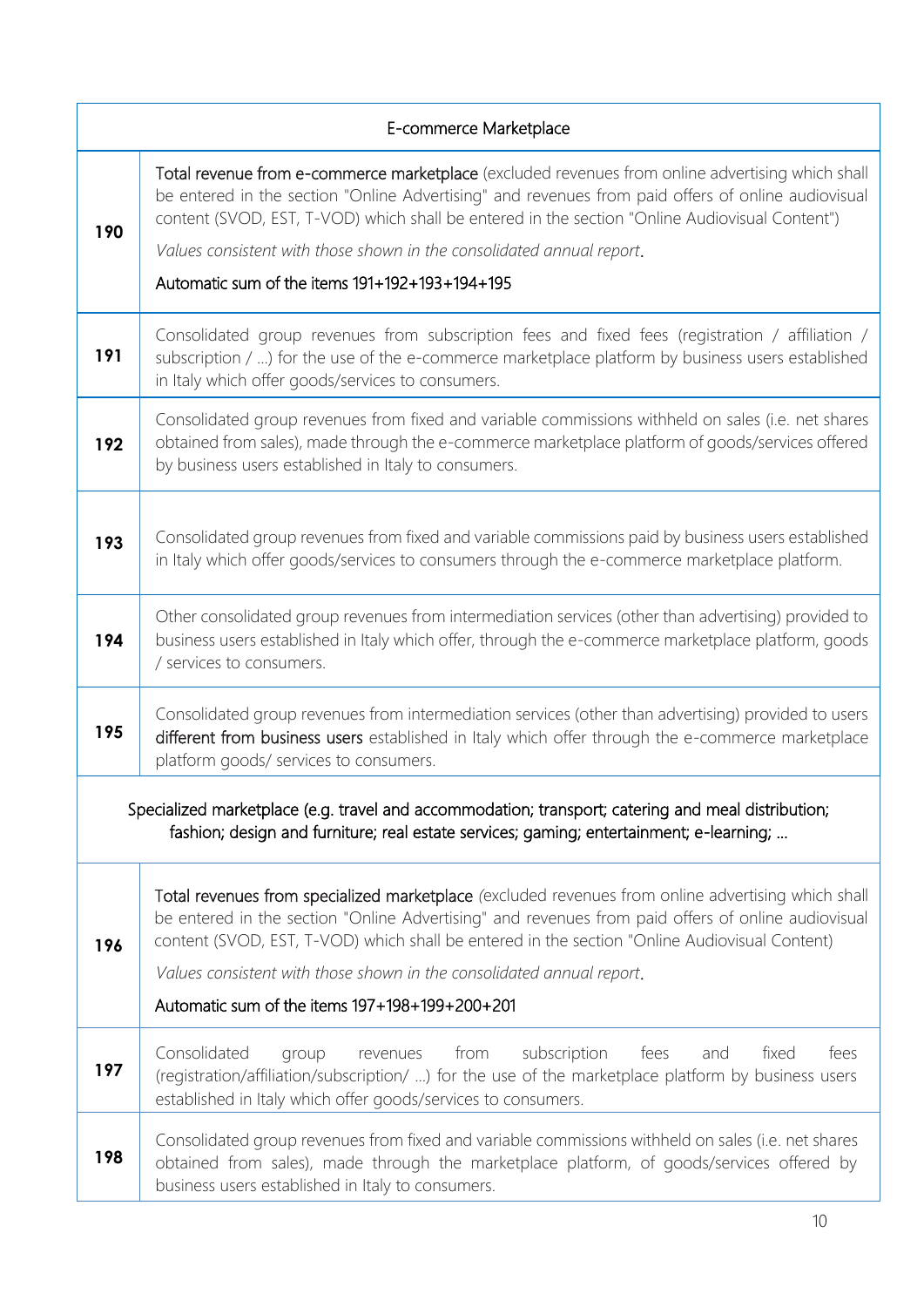| 199                                                                                                                     | Consolidated group revenues from fixed and variable commissions paid by business users<br>established in Italy for the sales of goods/services offered to consumers through the marketplace<br>platform.                                                                                                                                      |
|-------------------------------------------------------------------------------------------------------------------------|-----------------------------------------------------------------------------------------------------------------------------------------------------------------------------------------------------------------------------------------------------------------------------------------------------------------------------------------------|
| 200                                                                                                                     | Other consolidated group revenues from intermediation services (other than advertising) provided<br>to business users established in Italy which offer, through the marketplace platform, goods/services<br>to consumers.                                                                                                                     |
| 201                                                                                                                     | Consolidated group revenues from intermediation services (other than advertising) provided to<br>users different from business users established in Italy which offer, through the marketplace<br>platform, goods/services to consumers.                                                                                                      |
|                                                                                                                         | App-stores                                                                                                                                                                                                                                                                                                                                    |
| 202                                                                                                                     | Total app-stores revenues (excluded revenues from online advertising which shall be entered in the<br>section "Online Advertising" and revenues from paid offers of online audiovisual content (SVOD,<br>EST, T-VOD) which shall be entered in the section "Online Audiovisual Content")                                                      |
|                                                                                                                         | Values consistent with those shown in the consolidated annual report.                                                                                                                                                                                                                                                                         |
|                                                                                                                         | Automatic sum of the items 203+204+205+206+207                                                                                                                                                                                                                                                                                                |
| 203                                                                                                                     | Consolidated<br>from subscription<br>fees<br>and<br>fixed<br>fees<br>group<br>revenues<br>(registration/affiliation/subscription/) for the use of the app-store by business users established in<br>Italy which offer goods/services to consumers.                                                                                            |
| 204                                                                                                                     | Consolidated group revenues related to net shares from sales, or commissions withheld or paid on<br>apps and digital content offered, through the app-store, by business users established in Italy to<br>consumers.                                                                                                                          |
| 205                                                                                                                     | Consolidated group revenues related to net shares obtained from sales, or commissions withheld<br>or paid on in-app goods/services offered, through the app-store, by business users established in<br>Italy to consumers.                                                                                                                    |
| 206                                                                                                                     | Other consolidated group revenues from intermediation services (other than advertising) provided<br>to business users established in Italy which offer, through the app-store, goods/services to<br>consumers.                                                                                                                                |
| 207                                                                                                                     | Consolidated group revenues from intermediation services (other than advertising) provided to<br>users different from business users established in Italy which offer, through the app-store,<br>goods/services to consumers in Italy.                                                                                                        |
| Social media (marketplace, business user pages, shops,  within social networks, instant messaging services,<br>$etc.$ ) |                                                                                                                                                                                                                                                                                                                                               |
| 208                                                                                                                     | Total revenues from social media (marketplace, business user pages, shop, ) (excluded revenues<br>from online advertising which shall be entered in the section "Online Advertising" and revenues from<br>paid offers of online audiovisual content (SVOD, EST, T-VOD) which shall be entered in the section<br>"Online Audiovisual Content") |
|                                                                                                                         | Values consistent with those shown in the consolidated annual report.                                                                                                                                                                                                                                                                         |
|                                                                                                                         | Automatic sum of the item 209+210+211+212+213                                                                                                                                                                                                                                                                                                 |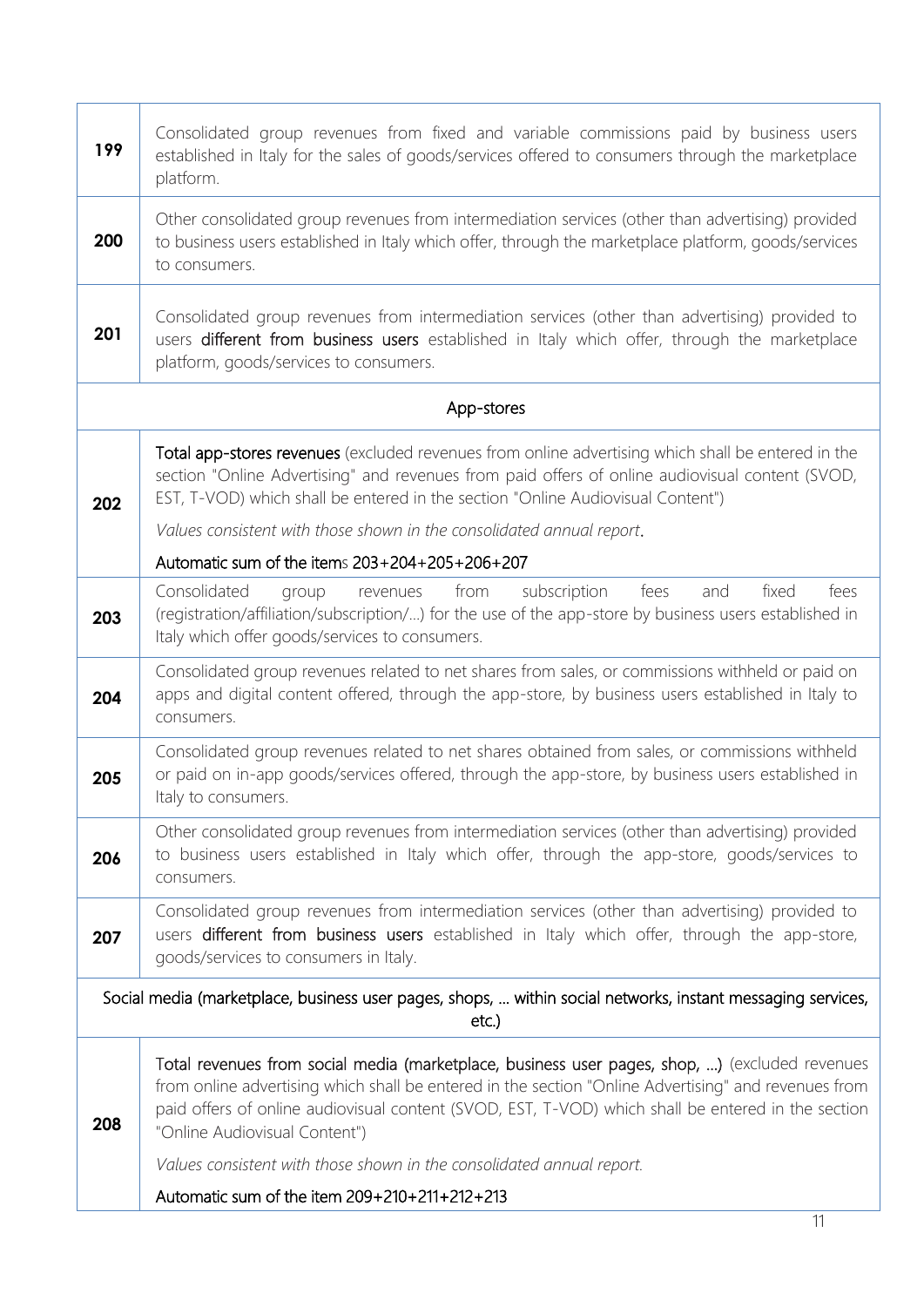| 209 | subscription<br>Consolidated<br>from<br>fees<br>fees<br>and<br>fixed<br>group<br>revenues<br>(registration/affiliation/subscription/) for the use of the social media platform by business users<br>established in Italy which offer goods/services to consumers.                                                                                                                                   |
|-----|-----------------------------------------------------------------------------------------------------------------------------------------------------------------------------------------------------------------------------------------------------------------------------------------------------------------------------------------------------------------------------------------------------|
| 210 | Consolidated group revenues from fixed and variable commissions withheld on sales (i.e. net shares<br>obtained from sales), made through the social media platform, of goods/services offered by business<br>users established in Italy to consumers.                                                                                                                                               |
| 211 | Consolidated group revenues from fixed and variable commissions paid by business users established<br>in Italy for the sales of goods/services offered to consumers through the social media platform.                                                                                                                                                                                              |
| 212 | Other consolidated group revenues from intermediation services (other than advertising) provided to<br>business users established in Italy which offer, through the social media platform, goods/services to<br>consumers.                                                                                                                                                                          |
| 213 | Consolidated group revenues from intermediation services (other than advertising) provided to users<br>different from business users established in Italy which offer, through the social media platform,<br>goods/services to consumers.                                                                                                                                                           |
|     | Other online intermediation services (including price comparison services) other than online advertising                                                                                                                                                                                                                                                                                            |
| 214 | Total revenues from other online intermediation services (excluded revenues from online advertising<br>which shall be entered in the section "Online Advertising" and revenues from paid offers of online<br>audiovisual content (SVOD, EST, T-VOD) which shall be entered in the section "Online Audiovisual<br>Content")<br>Values consistent with those shown in the consolidated annual report. |
|     | Automatic sum of the item 215++216+217+218+219                                                                                                                                                                                                                                                                                                                                                      |
| 215 | Consolidated<br>subscription<br>from<br>fees<br>fixed<br>and<br>fees<br>group<br>revenues<br>(registration/affiliation/subscription/ ) for the use of the platform by business users established in<br>Italy which offer goods/services to consumers.                                                                                                                                               |
| 216 | Consolidated group revenues from fixed and variable commissions withheld on sales (i.e. net shares<br>obtained from sales), made through the platform, of goods/services offered by business users<br>established in Italy to consumers.                                                                                                                                                            |
| 217 | Consolidated group revenues from fixed and variable commissions paid by business users established<br>in Italy for the sales of goods/services offered to consumers through the platform.                                                                                                                                                                                                           |
| 218 | Other consolidated group revenues from intermediation services (other than online advertising)<br>provided to business users established in Italy which offer, through the platform, goods/services to                                                                                                                                                                                              |
|     | consumers.                                                                                                                                                                                                                                                                                                                                                                                          |